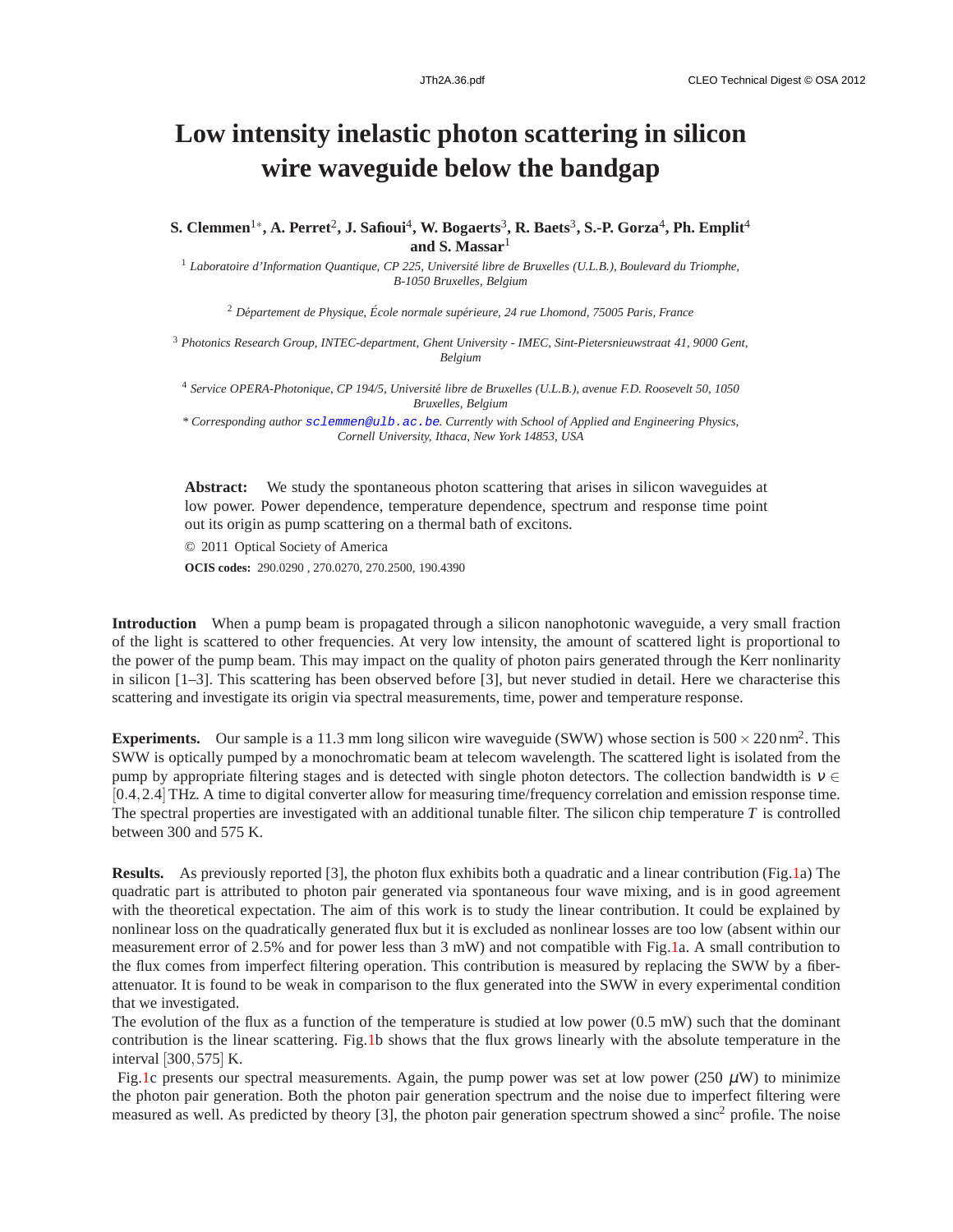

Fig. 1. Investigation of the scattering in the SWW. (a) Power dependence of the flux generation. Data points (circles) are fitted by a second order polynomial law (solid line) whose linear and quadratic contribution are illustrated (dotted lines); (b) Temperature dependence of the generated flux (circles) and linear fit (solid line); (c) scattering spectrum at the Stokes detunings (crosses) and anti-Stokes detunings (circles) and fit proportional to 1/detuning (solid line). Error bars come from statistical error as well as error on out-coupling losses.

from the filtering line was found to be very weak and didn't show any increase at small frequency detuning. The contributions from these two processes represent 5% of the flux presented in Fig.1c. The data points thus represent well the spectrum of the scattered light. Solid curve is a fit assuming the scattered light is proportional to  $v^{-1}$  where v is the frequency detuning.

Finally, we exclude any relation of the scattering with carriers in the silicon media. For that, we measured the response time of the scattering emission with a pulsed pump. The scattering emission was found to be instantaneous within our time resolution ( $\approx$  100 ps). This is in strong contrast with the lifetime of free carriers that was measured to be 4 ns.

**Discussion and conclusion.** At very low intensity, a scattering that is proportional to the power of the pump beam was observed. We show qualitatively and quantitatively that the scattering intensity increases linearly with temperature within our experimental condition ([300,575] K) and decreases as the inverse of the frequency detuning  $\nu$  over the invetigated bandwidth  $0.4 \text{ THz} < |v| < 2.4 \text{ THz}$ . Both of these observations are consistent with the scattering of the pump on a one dimensional thermal bath of excitons for which the scattered power would be a proportional to a Bose-Einstein distribution [4] :  $P^{scat}[W] = k \left[ (\exp(h|v|/k_bT) - 1)^{-1} + \frac{1}{2}(1 - \text{sign}(v)) \right] \Delta v [THz] L [cm] P[W]$  where *L* is the SWW length, *P* is the power inside the SWW,  $\Delta v$  is the bandwidth over which the flux is integrated, v is the frequency detuning, and *k* is a constant. For the parameters (temperature and detunings) we investigated, this law approximates to a Rayleigh-Jeans distribution  $\propto k_bT/h|v|$ . We estimate the constant *k* to be  $3.5 \times 10^{-10}/\text{Thz/cm} \pm 30$ %. In our opinion, these excitations are most likely phonons, but not the usual acoustic or optical phonons of bulk crystalline silicon. Rather they probably find their origin either in geometric effects due to the shape of the waveguide, or in defects within the silicon. This result is particularly interresting in the context of photon pair generation. It shows that the noise figure can be significantly reduced removing with a filter the flux generated at small frequency detuning. This constrasts strongly with photon pair generation in silica fiber for which the noise originating from Raman scattering is strong over a broad band from 0 to −20 THz.

## **References**

- 1. J. E. Sharping, K. F. Lee, M. A. Foster, A. C. Turner, B. S. Schmidt, M. Lipson, A. L. Gaeta, and P. Kumar, "Generation of correlated photons in nanoscale silicon waveguides," Opt. Express **14,** 12388-12393 (2006)
- 2. H. Takesue, Y. Tokura, H. Fukuda, T. Tsuchizawa, T. Watanabe, K. Yamada, and S.-I. Itabashi, "Entanglement generation using silicon wire waveguide," Appl. Phys. Lett. **91,** 201108 (2007).
- 3. S. Clemmen, K. Phan Huy, W. Bogaerts, R. G. Baets, Ph. Emplit, and S. Massar, "Continuous wave photon pair generation in silicon-on-insulator waveguides and ring resonators", Opt. Express **17,** 16558–16570 (2009)
- 4. F. X. Kärtner, D. J. Dougherty, H. A. Haus, and E. P. Ippen, "Raman noise and soliton squeezing", J. Opt. Soc. Am. B **11,** 1267 (1994)